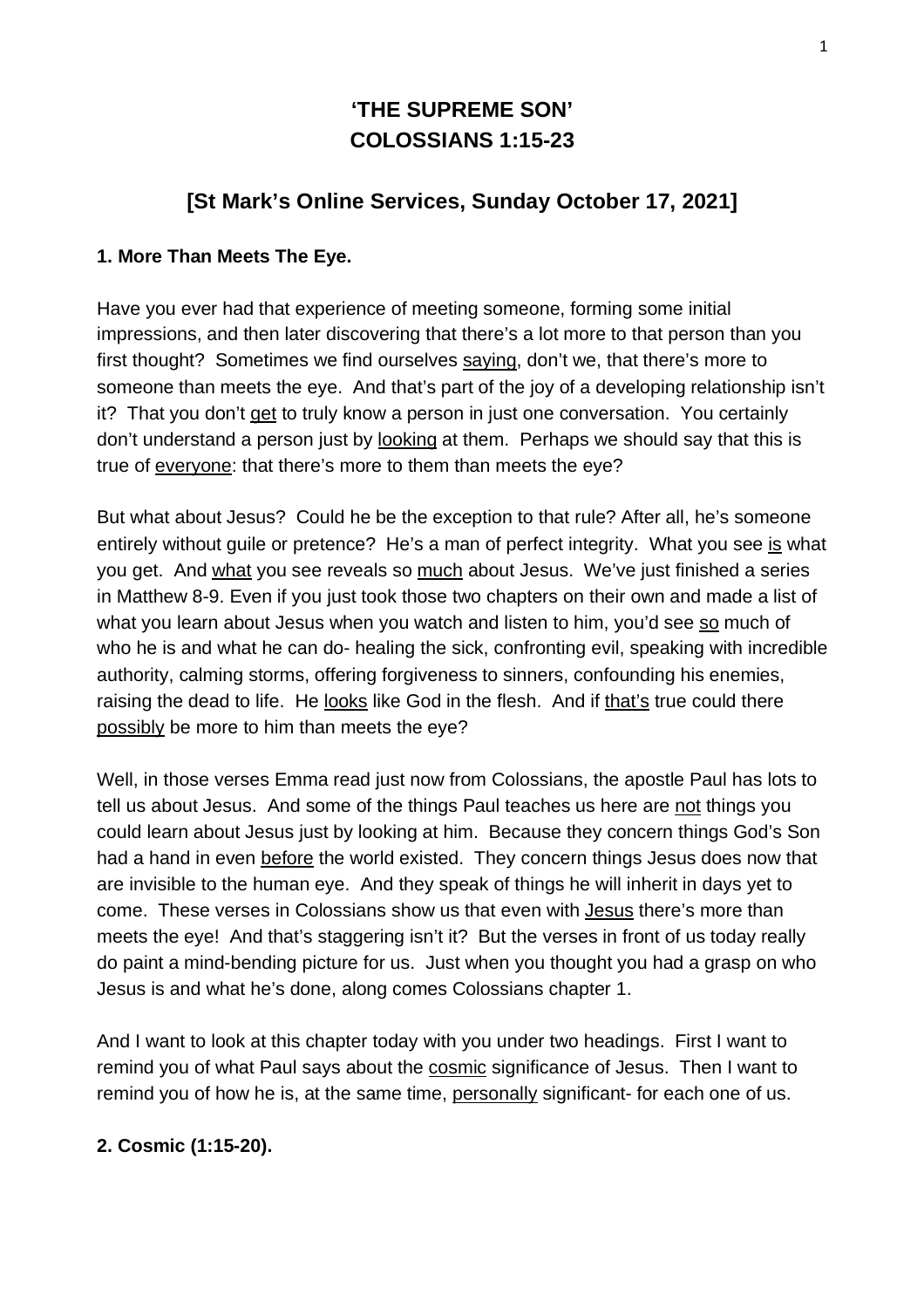But we start with verses 15-20 and the cosmic significance of Jesus. And I want to point out three things.

#### **- revelation**

The first concerns his role in God's revelation. And here I'm thinking particularly about that very first line of our passage. Verse 15: 'The Son is the image of the invisible God'. If someone asked you whether God can be seen, what would you say? At one level of course, the answer is "no". He's invisible. And yet the Bible also teaches us that God has revealed himself in history through a man who was seen. And heard. And touched. Jesus makes the invisible God visible. He himself says that if you've seen him, you've seen the Father<sup>1</sup>. And that's because he is the Father's image- his perfect reflection. He is himself fully God, as Paul says so explicitly in verse 19.

#### [Read 1:19]

Such a thing has never been said about any other person who's lived. And if it were said of someone else it would be laughable. But this is true of Jesus. And it's in this way that he is God's revelation of himself to the world.

#### **- creation**

But the second thing I want to point out is the role the Son plays in creation. Verse 15 calls him the firstborn over all creation. Paul doesn't mean 'firstborn' in the sense of being the first one created. He was never created, because he has always existed. But he means 'firstborn' in the way that all ancient cultures used that word- to refer to the most favoured son. The Father may have other children, but this Son is his most exalted<sup>2</sup>. And it's because he's the Father's firstborn Son that he is also the heir of everything that belongs to the Father. This is what Paul means at the end of verse 16 when he says that all creation is 'for' him. And this is why he is 'over' all of creation. He rules it. He is supreme above all creatures.

But his supremacy over all created things is not just because God has made everything for him. It's also because God made everything through him! This is the key point of verse 16. And when we say 'everything', we mean 'everything'. You and I often use words like 'all' and 'every' to exaggerate something. "Steve Smith is better than every other cricketer who's ever lived." "All my friends think the same." "Every news outlet is misleading people about this." "You always leave the toilet seat up." You get the idea. But when Paul uses this kind of language he's not exaggerating at all. There's no hyperbole here. And he wants to stress this in verse 16. The Son was the one through

 $1$  John 14:9

<sup>2</sup> See Psalm 89:27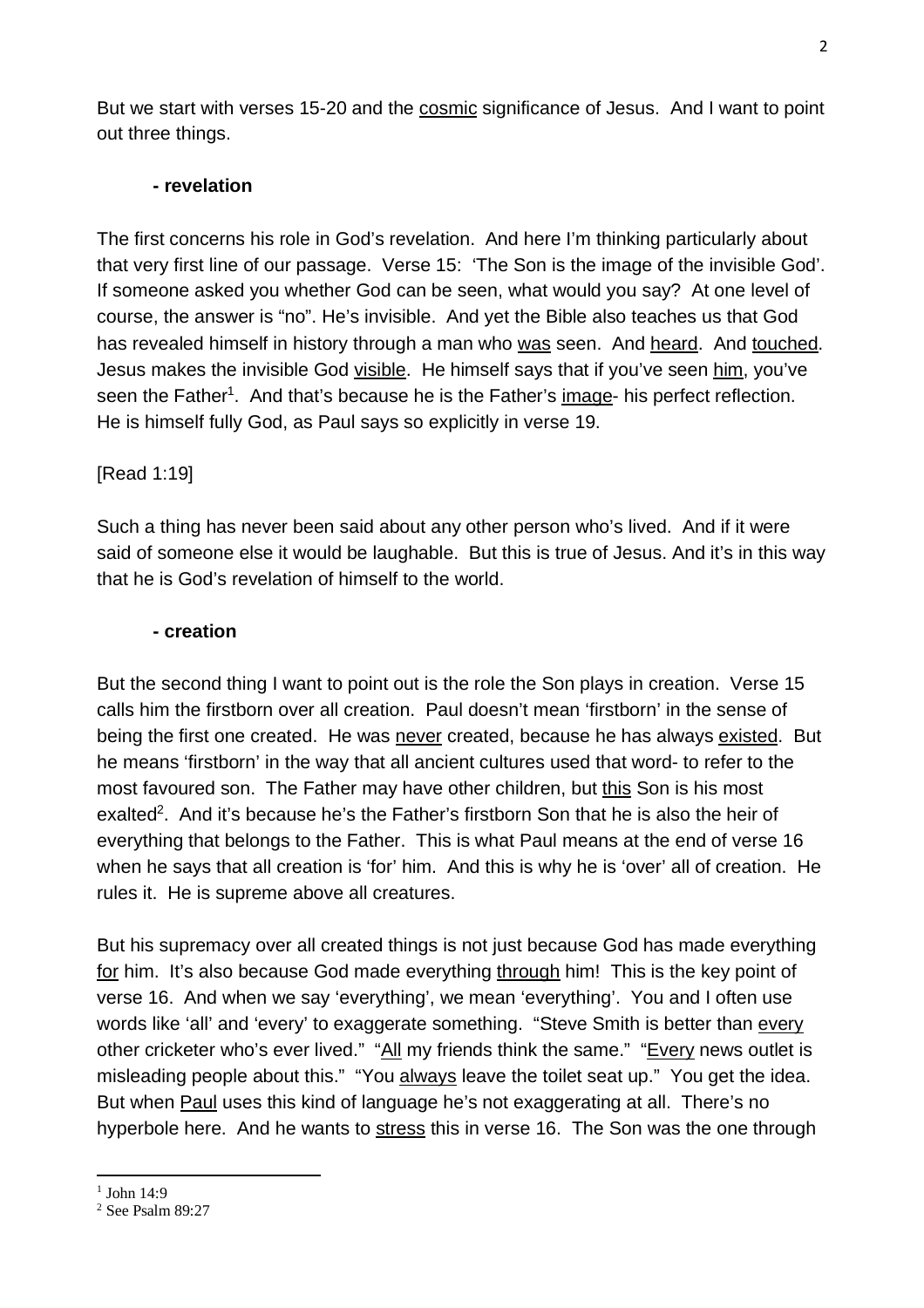whom God created things in heaven and on earth. Visible things and invisible. Thrones, powers, rulers, authorities. All things have been created through him. Just think about that!

And, verse 17, he pre-existed all these things and all the things God has created are held together in him. Not only did he play a significant role in creating the universe, but he continues to play a role in sustaining it. The sun keeps shining because of Jesus. The earth keeps turning because of him. The trees keep growing in him. We keep breathing thanks to him. As the little ditty goes, he's got the whole world in his hands. That's why he's supreme.

And this is the point Paul is making in verse 18 as well, where he specifically talks about the church. The church is part of what God has created in the world. And Jesus is the church's head. And not as some kind of distant monarch who just has a notional role over the church. No- Jesus entered the world for the church. And tasted death for her, for us. And he's passed through death into eternal life- so that he's the beginning of our new future. In verse 18, he's the firstborn in a different sense- the first to be born anew out of death into resurrection life- the one who has paved the way for us to do the same. And because of all this, Jesus is supreme in the church as he's supreme in all creation!

#### **- reconciliation**

But the third thing we have to notice here is the very unusual and striking thing Paul says in verse 20. Because there he speaks of the Son's role in a cosmic reconciliation. The same comprehensive language we noticed back in verse 16 is used here. I'll read again from verse 19.

#### [Read 1:19-20]

When we think of Christ's reconciling work we tend to think of God welcoming individual sinners- making them friends rather than enemies. And we see Paul talk about exactly that in the next paragraph. But what does he mean in verse 20 when he talks about the blood of Christ reconciling all things to himself- things on earth and in heaven? Well, in order to understand this we first need to grasp that the heavens and the earth have, by nature, a disturbed relationship with the creator. It's not just individual humans whose lives are in tension with the Son's lordship. All creation is caught up in this resistance. And so what Paul is saying here is that the death of Christ ultimately has the effect of ensuring that every part of his creation will come again one day to acknowledge the lordship of Christ. In this sense, the 'peace' that is restored to all things is perhaps less about the creation's willing submission to Christ and more about the way the creation's resistance is "pacified" by Christ's victory.<sup>3</sup> I think this is the fulfilment of Old Testament

<sup>3</sup> Peter O'Brien, *Colossians, Philemon* (Word Biblical Commentary)- p. 56.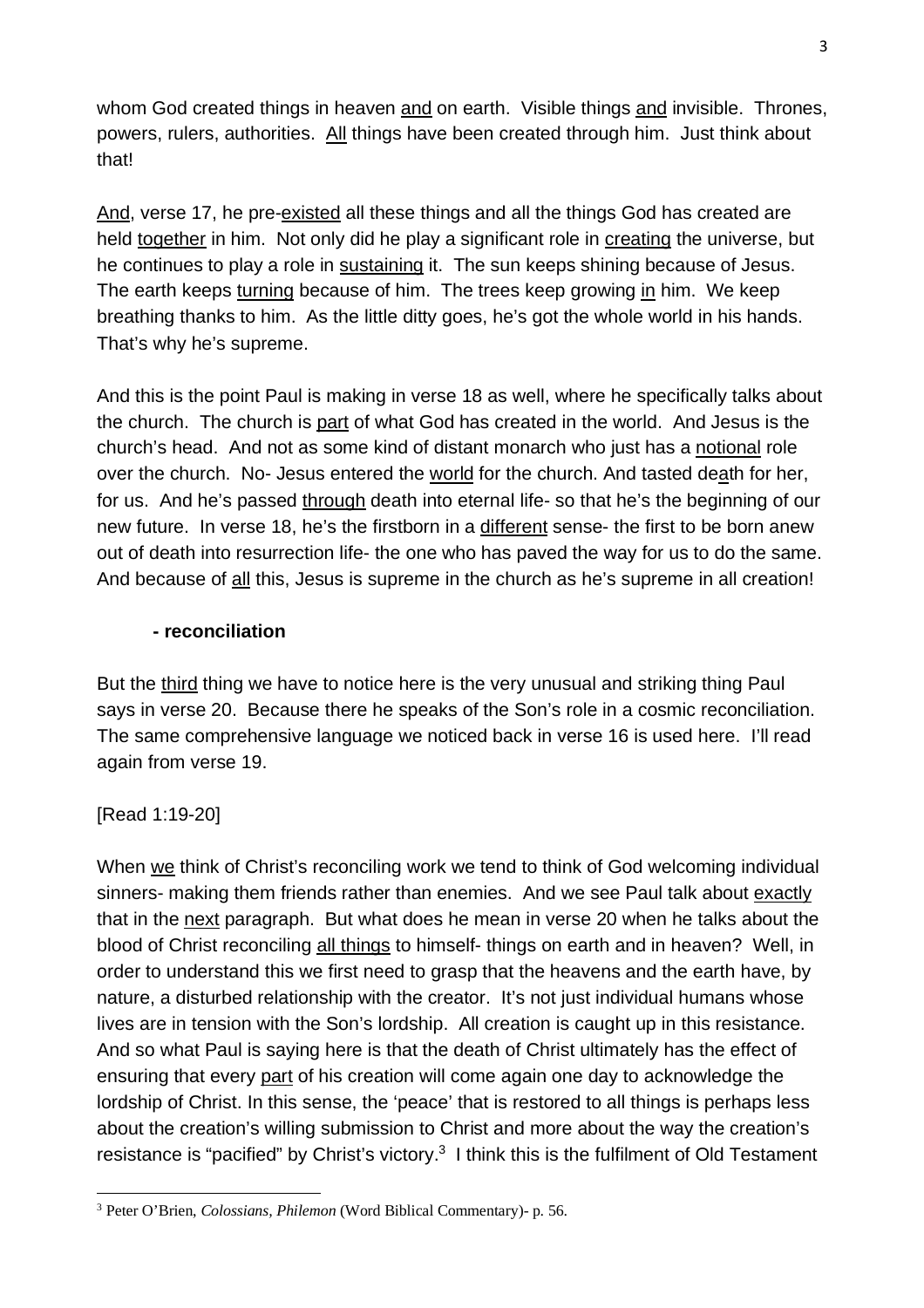prophecies like Isaiah 11 which look forward to a day when wolves and lambs can live together peacefully, when children can play safely with snakes, when lions will eat straw rather than eating other animals. I think this is what Paul talks about in Philippians 2 when he describes every knee in heaven and on earth bowing before Jesus and acknowledging him as Lord. This is the cosmic reconciliation Christ's death accomplishes.

All this is to say that there is more to Jesus than meets the eye. In order to know Jesus well we depend upon God's word to teach us. His word teaches us what we cannot see just by observing his spectacularly unique life. We need passages like this one to show us the Son's eternity, his supreme kingship over all, how much the future of the universe is about him. And thank God we have texts like Colossians 1 which help us to grasp Jesus' part in God's cosmic revelation, in God's cosmic creation, and in God's cosmic reconciliation.

And I hope your reaction to this is similar to mine. Because I read these verses and they cause my knees to bend. I feel more awe for Jesus. I realise how easy it is for me to work with a picture of Jesus in my mind that is simpler and smaller than the reality. I'm humbled by the sense the apostle Paul gives me of his majesty, and greatness, and vast, vast importance. And my heart is led to worship- the kind of worship that delights in what one knows yet simultaneously grasps that there's so much more still to know.

And do you want to know the thing that strikes me most about these verses? It's how little they say about us! And I'm caused to reflect on how often my gratitude to Jesus and my worship of him is a response to what he's done for me. But these verses remind me how much larger than me is Christ's purpose and significance. Of course it's not wrong to call him 'My Jesus, My Saviour'. And he does deserve my praise because he is- the one who rescued me, the one who welcomes me into God's kingdom. But 'my Jesus, my Saviour' doesn't say anywhere near enough about him does it? These verses show me that he would be worthy of worship, now and forever, whether he not he ever lifted a finger for me. [Pause]

## **3. Personal (1:21-23).**

And it's with that in mind that we turn to the second paragraph. And now I want us to think together about how the Christ of cosmic significance is also, incredibly, wonderfully, Christ for us personally.

#### **- reconciliation**

And the first thing to see here is that Paul takes his point about the cosmic reconciliation Christ accomplishes and he shows us how that incorporates people like the Colossians, and people like us. And it's verses 21-22 that tell the story.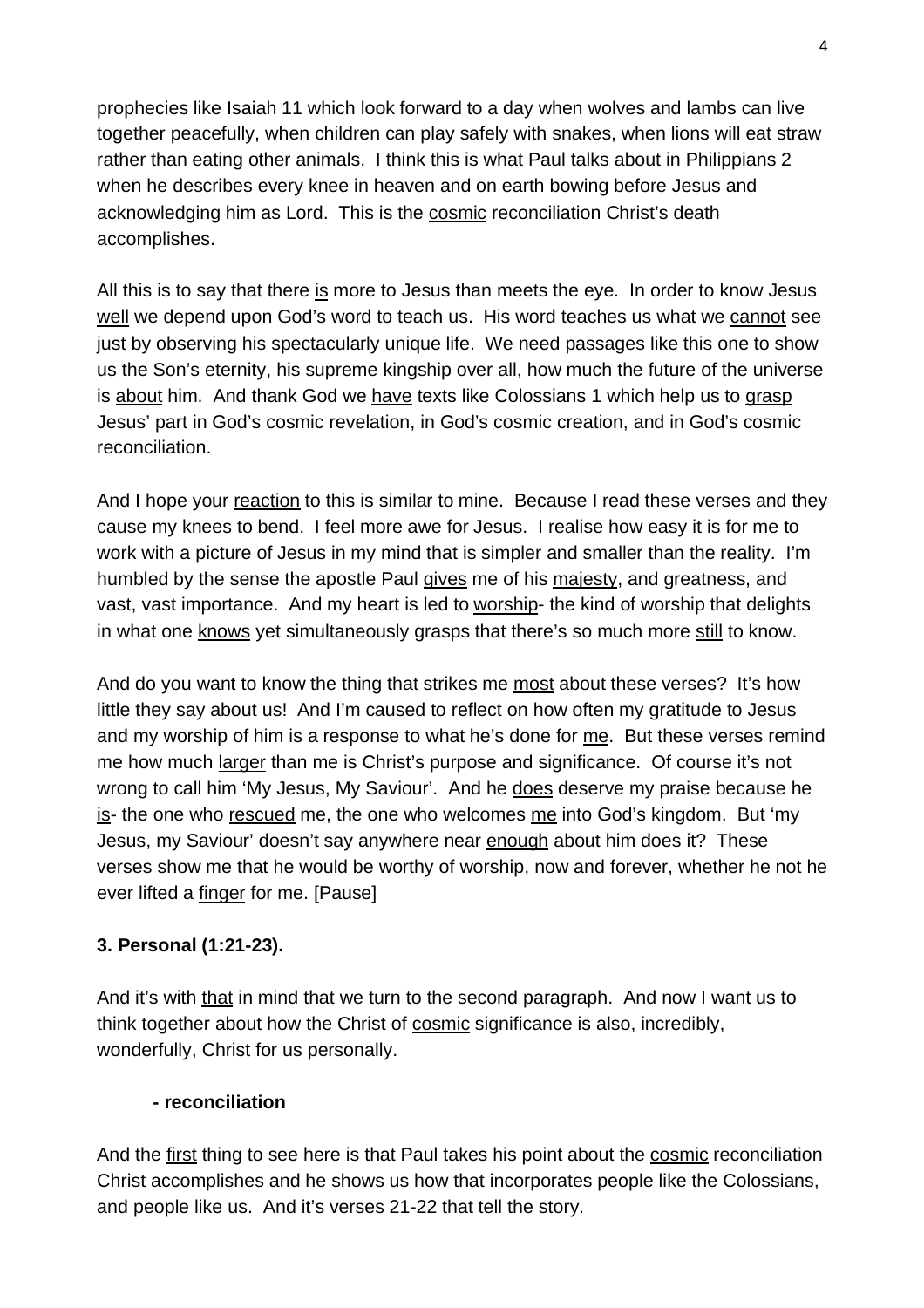#### [Read 1:21-22]

The word that describes our relationship with God apart from Christ is 'alienation'. And not chiefly because God was against us. But rather because we all, by nature, make ourselves his enemies. Our minds are set against him, and so our behaviour is evil. But by his shocking death on the cross, Jesus pays for sin- for hostility in the mind and evilness in behaviour. He takes it upon himself and it dies with him. And instead we are given his purity as we stand before God. Did you hear those words? Holy. Without blemish. Free from accusation. Adjectives that are a fitting description of the one who died, but which are actually used to describe forgiven sinners- like those Colossians, and like us. Can you believe it?

Those words are not easy to believe, are they? Because we know ourselves too well. When we're honest with ourselves we know clearly our own unholiness, we are all too conscious of our blemishes, and we are well aware of all we could legitimately be accused of. And as a result, we so often see ourselves differently to how God does. But if you've entrusted yourself to Jesus, these are the adjectives God's own word uses to describe you. Holy. Without blemish. Free from accusation. Let them sink in.

#### **- continuation**

And as you do, look as well to verse 23. Because there Paul reminds us that these things will be true of us not only now but on the final day when we meet Jesus if . . . if we don't turn our backs on him. That's a sobering "if", isn't it? It's given to us to make sure we don't take Christ's stunning grace for granted. If you continue in your faith. That's the key idea here. And it's a key idea right through the book of Colossians. It's the idea that captures our central responsibility as Christians. If Christ's gift to us is reconciliation, what he requires us of is continuation. Keep the faith. Hold firm. Don't move from the hope held out in the gospel.

Is that really our central responsibility as Christians? Surely there's more to it. No. There is not. This is really all Christians must do once they have turned to Christ. They must continue in faith, and never give up. Of course, as we continue in him we will bear fruit<sup>4</sup> and we will mature<sup>5</sup>. But these are the work of God in us. Our part is to always be faithful to Christ. And if we will simply do that, all that God promises us is ours. If you've never thought about this word before as a summary of the Christian life I commend it to you today: continuation. As the Christian life begins with faith- with acknowledging our need of Jesus and reaching out to him, so must we continue. Rejecting every

<sup>4</sup> Eg. 1:10

<sup>5</sup> Eg. 1:28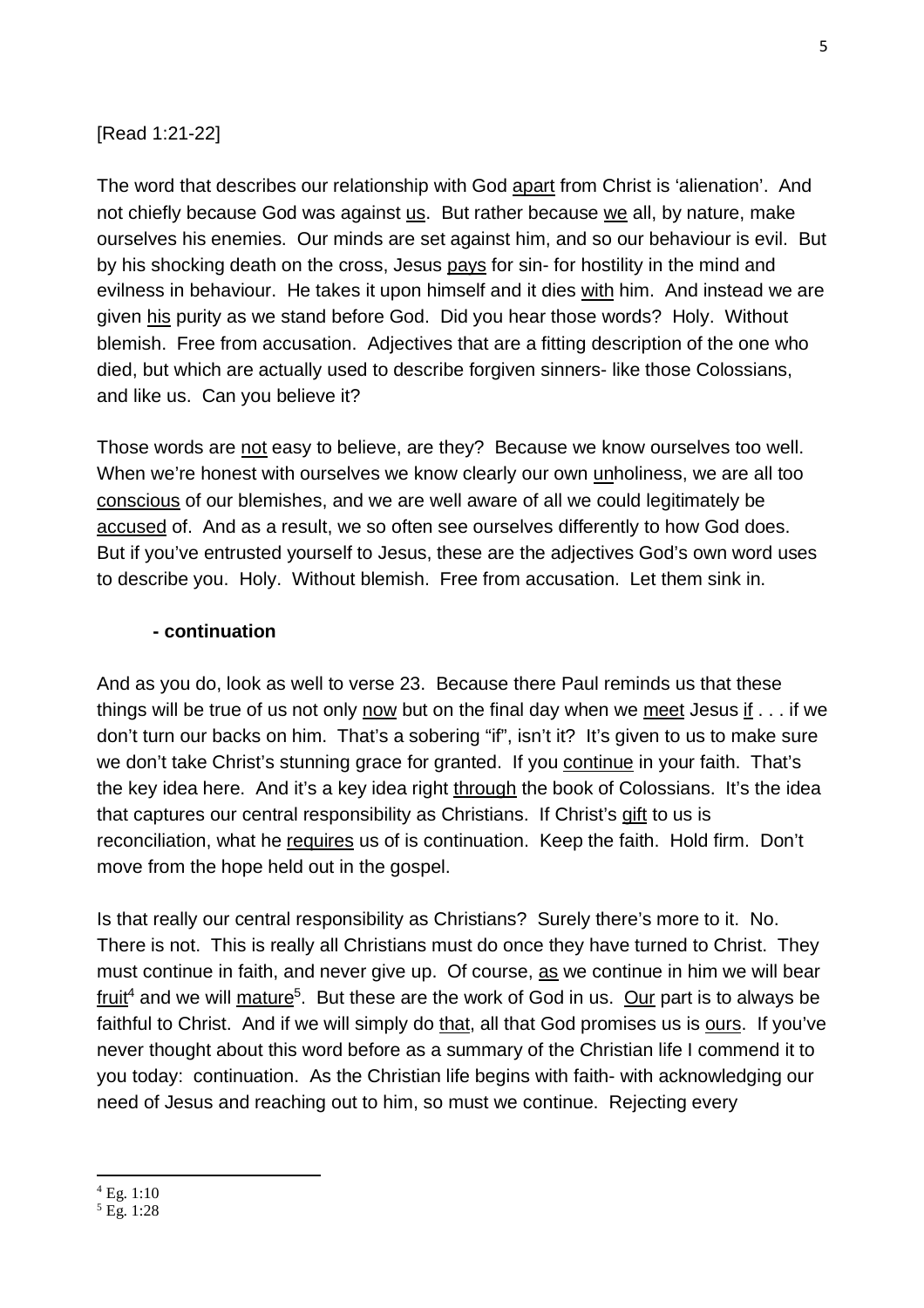temptation to turn away. Resisting every spiritual danger. Recognising every possible distraction.

And why would we not? If we've come to the one who alone can give us life, why would we ever turn away? As you may know, as a church this term we're learning from Colossians together - in our Sunday sermons, and also in Home Groups, and Youth Group, and Kids Church. And one of the great things about learning together across the whole church family is the way we can talk together about what we're learning. And at our family table last Sunday one of my daughters shared an illustration she'd heard at Kids Church that morning. The Kids Church leader had said that if water and sunlight are what cause a tree to grow in the first place, why would you then look for the tree to continue to grow by nurturing it in other ways. Why would you stop giving it sunlight and water? In the same way, if the gospel of Christ bears fruit in our lives to begin with, why we would then look to grow as Christians in some other way. If Christ is the source of life and health and fruitfulness in the beginning then he will always be. And we'd be mad to look anywhere else. This is what Paul is saying in verse 23. If you've come to Christ, and instead of being God's enemy he's made you spotless and holy before him with no accusation standing against you, if the gospel has borne that kind of fruit in your life already, then just make sure you stick with the Jesus who's done that. Don't budge. Don't move from that hope which the gospel holds out. Continuation.

#### **- proclamation**

And finally, proclamation. Because at the very end of our passage Paul wants to say one final thing about the gospel which holds out this hope. He says, verse 23, that it's this gospel which he served, and which in his day had been proclaimed to every creature under heaven. It's not entirely clear in what sense Paul meant this, but I suspect what he's trying to do is underline the point he made back in 1:6- that this gospel is bearing fruit and growing throughout the whole world. And his key point, I think, is that this gospel is for the whole world. It's the gospel, the divine message, for every creature under heaven. You can't get a stronger statement than that of how personal the work of Christ is. He's not only the cosmic Christ but he's the Christ for every person who has ever lived and who ever will live.

And if you're listening today but you're not yet a Christian, you haven't yet entrusted yourself to Christ, Paul is saying that this message is for you. You're one of God's creatures. And this gospel is a personal word from God to you. It tells you, with compassionate honesty, that the state of your relationship with God right now is one of alienation. God wants you to know that you are not right with him and you need to be reconciled. But God also wants you to know that he sent his son to earth to rescue and purify you. And the hope of standing before God without accusation is yours if you will simply trust Jesus and continue in that trust till your life's end. God invites you to come to him and receive his welcome.